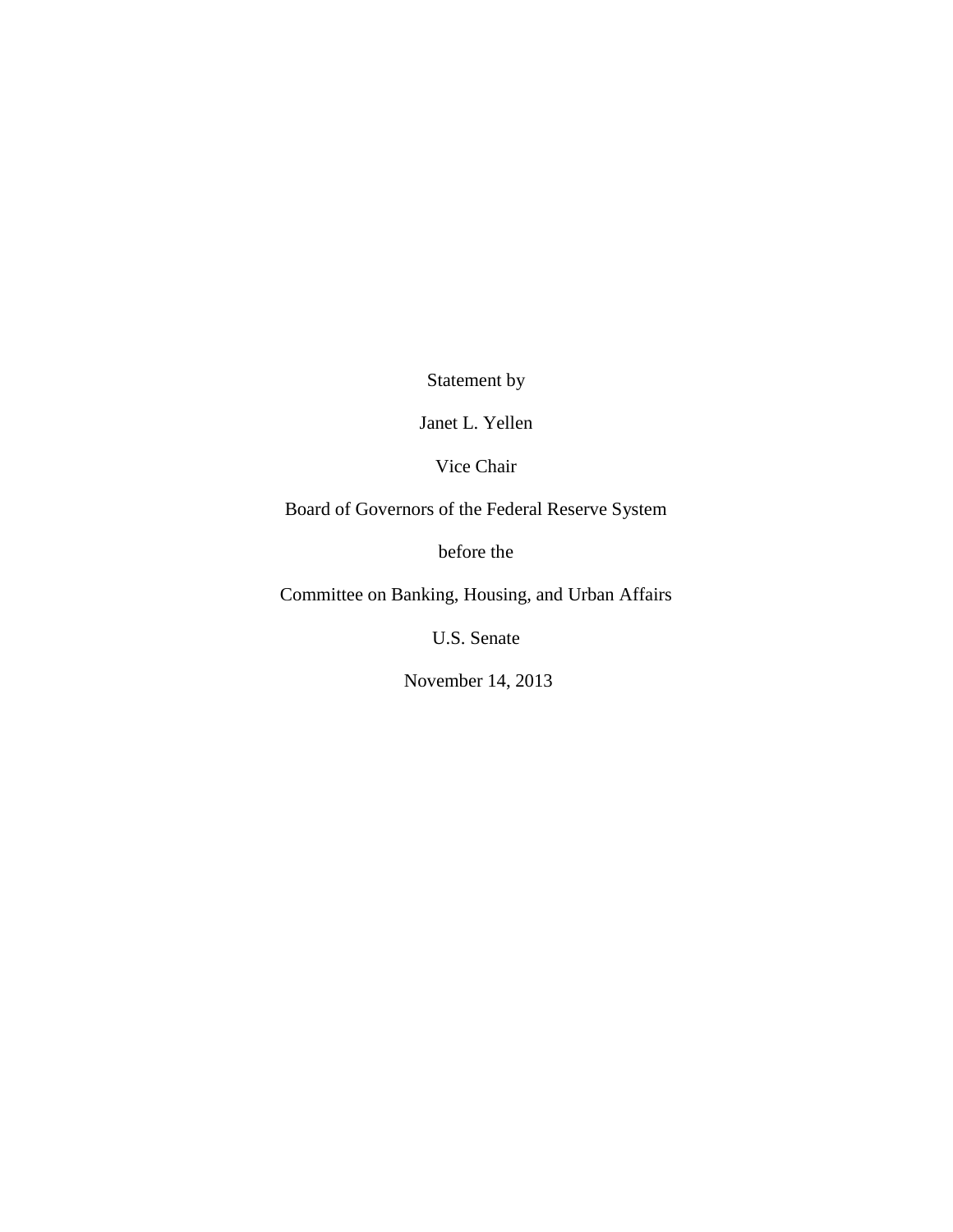Chairman Johnson, Senator Crapo, and members of the Committee, thank you for this opportunity to appear before you today. It has been a privilege for me to serve the Federal Reserve at different times and in different roles over the past 36 years, and an honor to be nominated by the President to lead the Fed as Chair of the Board of Governors.

I approach this task with a clear understanding that the Congress has entrusted the Federal Reserve with great responsibilities. Its decisions affect the well-being of every American and the strength and prosperity of our nation. That prosperity depends most, of course, on the productiveness and enterprise of the American people, but the Federal Reserve plays a role too, promoting conditions that foster maximum employment, low and stable inflation, and a safe and sound financial system.

The past six years have been challenging for our nation and difficult for many Americans. We endured the worst financial crisis and deepest recession since the Great Depression. The effects were severe, but they could have been far worse. Working together, government leaders confronted these challenges and successfully contained the crisis. Under the wise and skillful leadership of Chairman Bernanke, the Fed helped stabilize the financial system, arrest the steep fall in the economy, and restart growth.

Today the economy is significantly stronger and continues to improve. The private sector has created 7.8 million jobs since the post-crisis low for employment in 2010. Housing, which was at the center of the crisis, seems to have turned a corner--construction, home prices, and sales are up significantly. The auto industry has made an impressive comeback, with domestic production and sales back to near their pre-crisis levels.

We have made good progress, but we have farther to go to regain the ground lost in the crisis and the recession. Unemployment is down from a peak of 10 percent, but at 7.3 percent in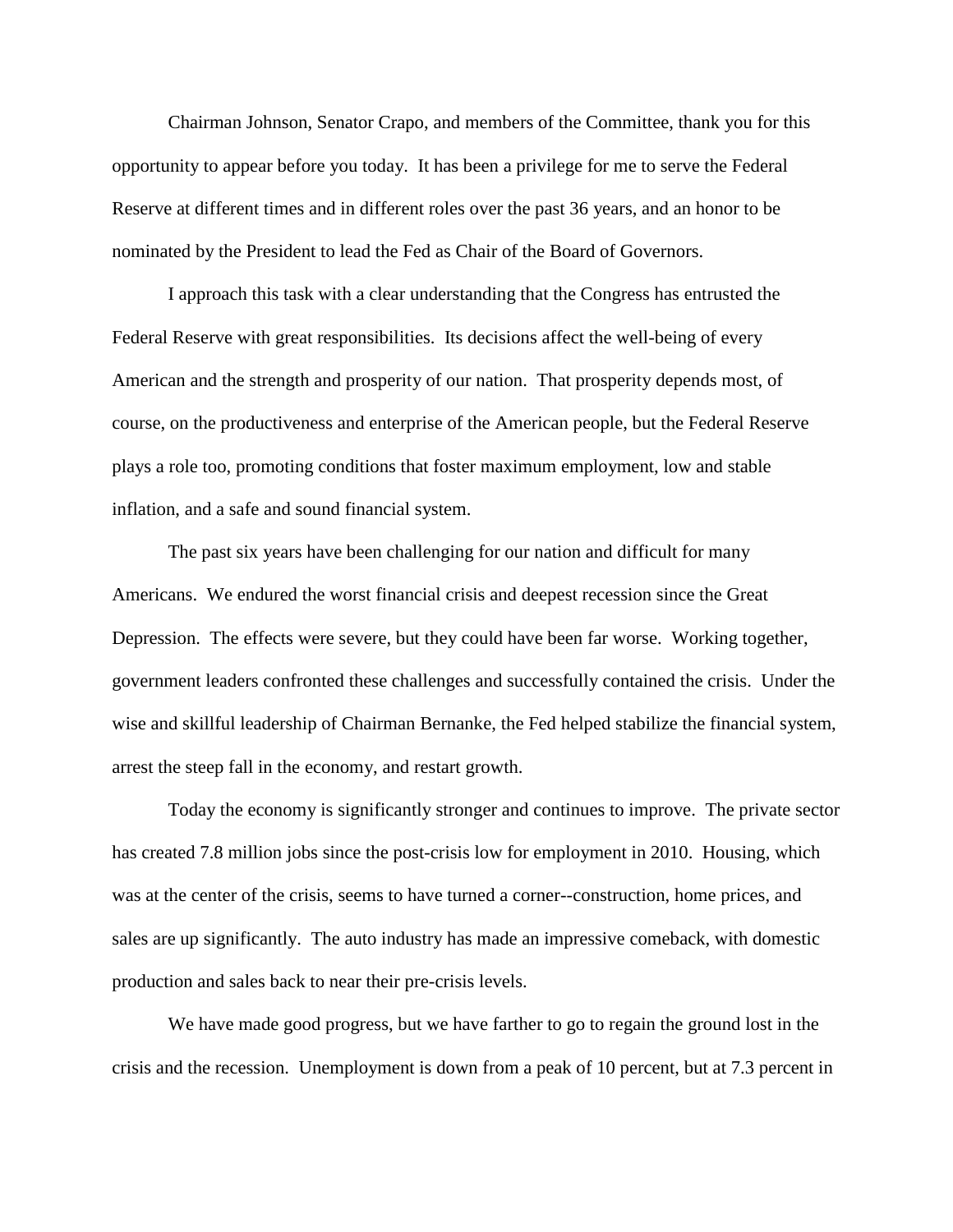October, it is still too high, reflecting a labor market and economy performing far short of their potential. At the same time, inflation has been running below the Federal Reserve's goal of 2 percent and is expected to continue to do so for some time.

For these reasons, the Federal Reserve is using its monetary policy tools to promote a more robust recovery. A strong recovery will ultimately enable the Fed to reduce its monetary accommodation and reliance on unconventional policy tools such as asset purchases. I believe that supporting the recovery today is the surest path to returning to a more normal approach to monetary policy.

In the past two decades, and especially under Chairman Bernanke, the Federal Reserve has provided more and clearer information about its goals. Like the Chairman, I strongly believe that monetary policy is most effective when the public understands what the Fed is trying to do and how it plans to do it. At the request of Chairman Bernanke, I led the effort to adopt a statement of the Federal Open Market Committee's (FOMC) longer-run objectives, including a 2 percent goal for inflation. I believe this statement has sent a clear and powerful message about the FOMC's commitment to its goals and has helped anchor the public's expectations that inflation will remain low and stable in the future. In this and many other ways, the Federal Reserve has become a more open and transparent institution. I have strongly supported this commitment to openness and transparency, and will continue to do so if I am confirmed and serve as Chair.

The crisis revealed weaknesses in our financial system. I believe that financial institutions, the Federal Reserve, and our fellow regulators have made considerable progress in addressing those weaknesses. Banks are stronger today, regulatory gaps are being closed, and the financial system is more stable and more resilient. Safeguarding the United States in a global

 $-2-$